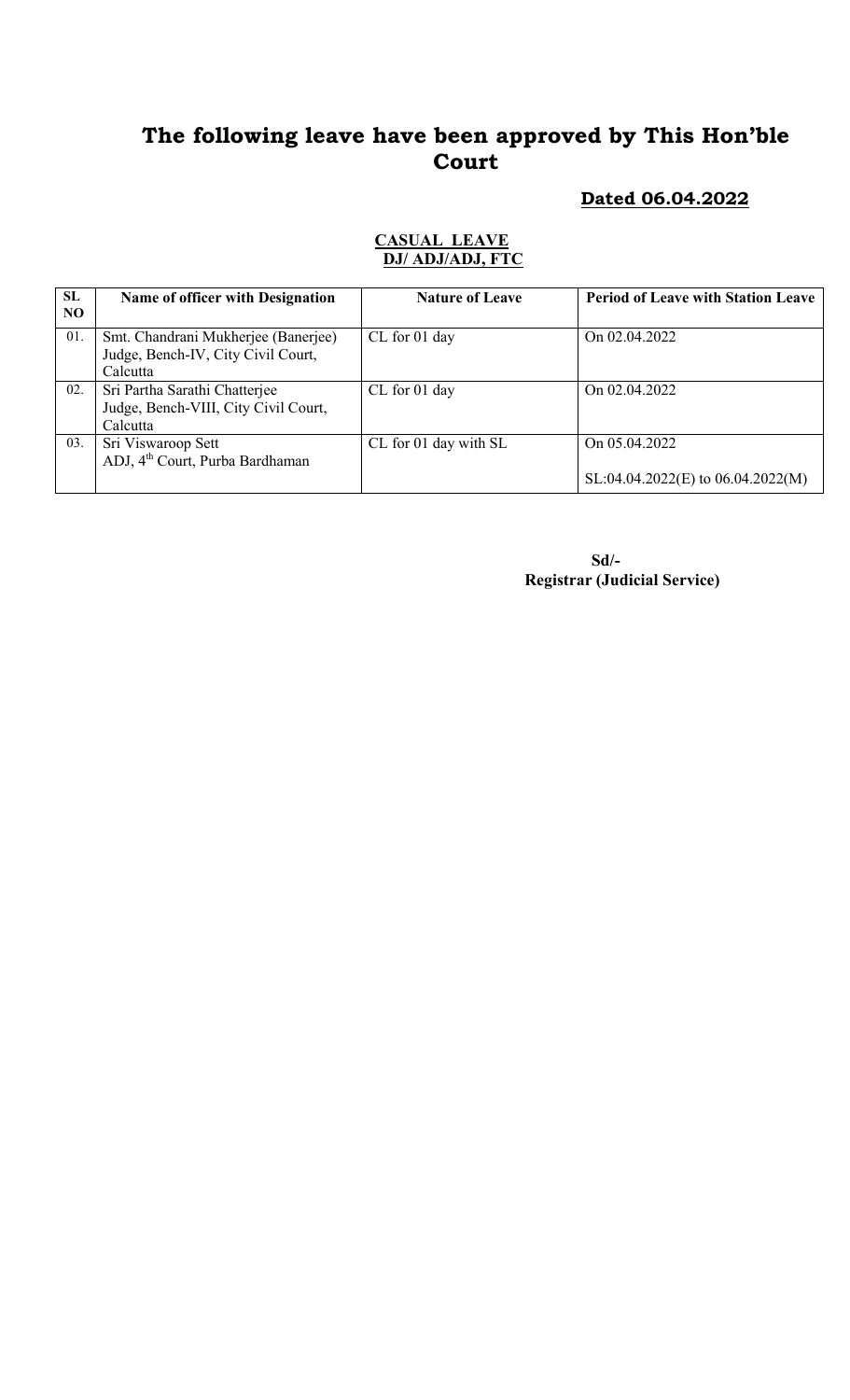## Dated 06.04.2022

#### CASUAL LEAVE DJ/ ADJ/ADJ, FTC

| $\overline{\text{SL}}$<br>NO | Name of officer with Designation                                                | <b>Nature of Leave</b>              | <b>Period of Leave with Station Leave</b>          |
|------------------------------|---------------------------------------------------------------------------------|-------------------------------------|----------------------------------------------------|
| 01.                          | Sri Arghadeb Khan<br>ADJ, $17th$ Court, Alipore, 24 Pgs (S)                     | CL for 02 days with SL              | On 11.04.2022 & 12.04.2022                         |
|                              |                                                                                 |                                     | SL:09.04.2022(M) to 12.04.2022(E)                  |
| 02.                          | Sri Arun Singha<br>ADJ, 3rd Court, Malda                                        | <b>Station Leave</b>                | From 13.04.2022 (E) to 18.04.2022 (M)              |
| 03.                          | Sri Abir Chatterjee<br>ADJ, FTC-4, Alipore, South 24<br>Parganas                | <b>Station Leave</b>                | From 13.04.2022 (E) to $18.04.2022$ (E)            |
| 04.                          | Smt. Ali Biswas (Sarkar), ADJ,<br>FTC-2, Krishnagar, Nadia                      | Special Leave for 01 day with<br>SL | On 12.04.2022<br>SL:11.04.2022(E) to 18.04.2022(M) |
| 05.                          | Smt. Dipali Shrivastwa (Sinha)<br>ADJ, FTC, Dubrajpur, Birbhum                  | CL for 02 days with SL              | On 21.04.2022 & 22.04.2022                         |
|                              |                                                                                 |                                     | $SL:20.04.2022$ (E) to $25.04.2022(M)$             |
|                              |                                                                                 | <b>Station Leave</b>                | From $08.04.2022$ (E) to $11.04.2022$ (M)          |
| 06.                          | Sri Dipanjan Sen, ADJ, FTC-1,<br>Howrah                                         | CL for 01 day                       | On 13.04.2022                                      |
| 07.                          | Smt. Mandrakranta Saha, ADJ, 4 <sup>th</sup><br>Court, Paschim Medinipur        | <b>Station Leave</b>                | From $08.04.2022$ (E) to $11.04.2022$ (M)          |
| 08.                          | Smt. Rina Sawoo<br>ADJ, 3 <sup>rd</sup> Court, Paschim Medinipur                | <b>Station Leave</b>                | From 13.04.2022 (E) to 18.04.2022 (M)              |
| 09.                          | Smt. Sutapa Saha, ADJ, Ranaghat,<br>Nadia                                       | <b>Station Leave</b>                | From $08.04.2022$ (E) to $11.04.2022$ (M)          |
| 10.                          | Santanu Jha,<br>DJ, Bankura                                                     | CL for 01 day with SL               | On 11.04.2022                                      |
|                              |                                                                                 |                                     | SL: $08.04.2022(E)$ to $12.04.2022(M)$             |
| 11.                          | Sri Subrata Chatterjee<br>ADJ, FTC-I, Purba Bardhaman                           | <b>Station Leave</b>                | From 08.04.2022 (E) to 11.04.2022 (M)              |
| 12.                          | Sri Sujit Kumar Jha, ADJ, 2 <sup>nd</sup> Court,<br>Krishnagar, Nadia           | <b>Station Leave</b>                | From 12.04.2022 (E) to 18.04.2022 (M)              |
| 13.                          | Sri Sudhir Kumar<br>ADJ, Kalna, Purba Bardhaman                                 | CL for 02 days with SL              | On 21.04.2022 & 22.04.2022                         |
|                              |                                                                                 |                                     | SL:20.04.2022 (E) to $25.04.2022(M)$               |
| 14.                          | Sri Somnath Chakraborti<br>ADJ, 1 <sup>st</sup> Court, Krishnagar, Nadia        | <b>Station Leave</b>                | From 12.04.2022 (E) to $18.04.2022$ (M)            |
| 15.                          | Smt. Sonalee Nandy Chakrabarti<br>ADJ, 4 <sup>th</sup> Court, Krishnagar, Nadia | <b>Station Leave</b>                | From 12.04.2022 (E) to $18.04.2022$ (M)            |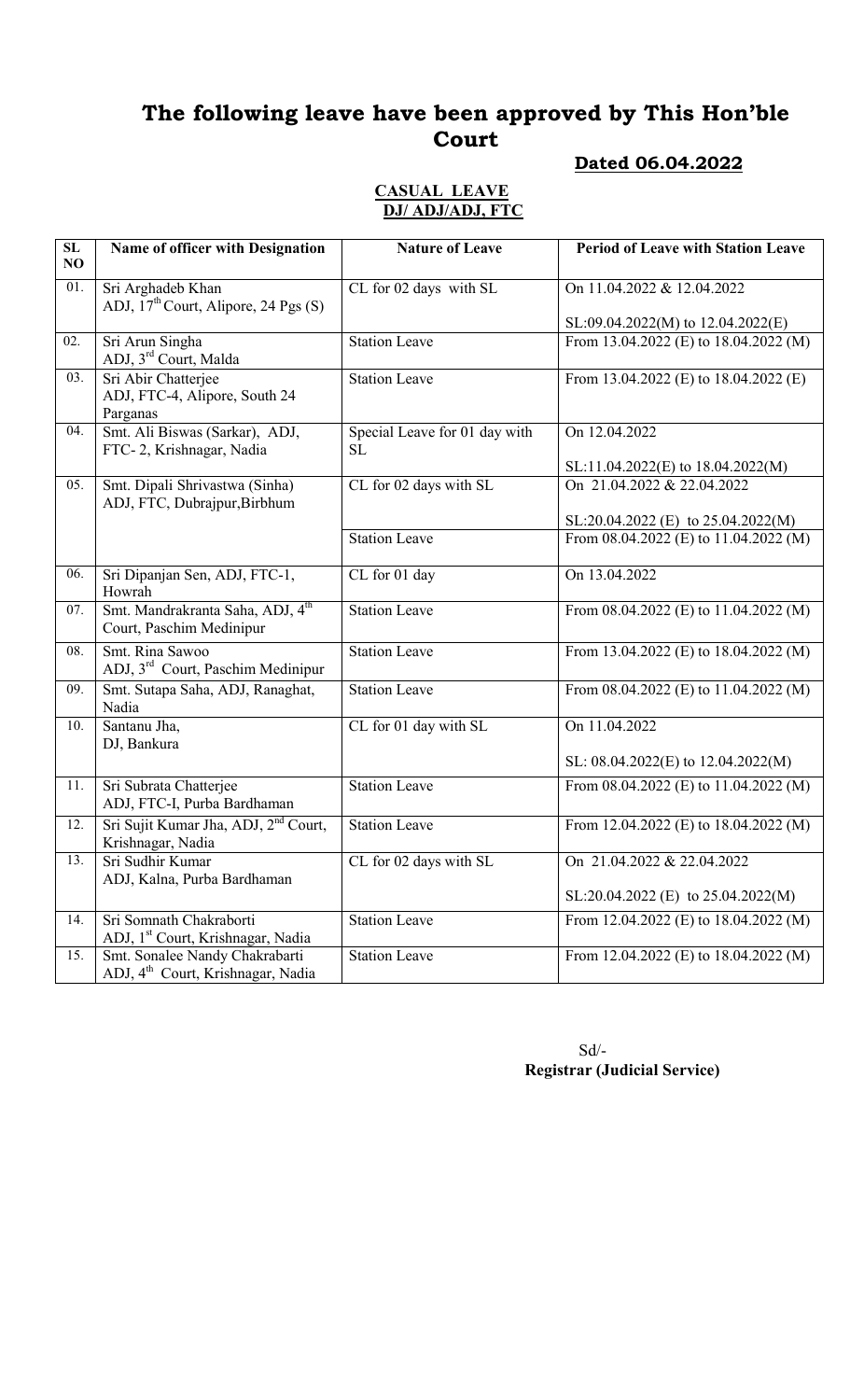# Dated 07.04.2022

| SL  |                                                                        | <b>Nature of Leave</b> | <b>Period of Leave with Station Leave</b> |
|-----|------------------------------------------------------------------------|------------------------|-------------------------------------------|
| NO  | Name of officer with Designation                                       |                        |                                           |
| 01. | Sri Manoj Kumar Prasad<br>ADJ, 1 <sup>st</sup> Court, Asansol, Paschim | CL for 01 day with SL  | On 13.04.2022                             |
|     | Bardhaman                                                              |                        | SL: $12.04.2022(E)$ to $18.04.2022(M)$ )  |
| 02. | Sri Sandip Karmakar, ADJ, FTC-2,<br>Court, Contai, Purba Medinipur     | CL for 01 day with SL  | On 13.04.2022                             |
|     |                                                                        |                        | SL: $12.04.2022(E)$ to $18.04.2022(M)$ )  |
| 03. | Sri Sarajit Mazumder<br>ADJ, 1 <sup>st</sup> Court, Hooghly, Sadar     | CL for 01 day with SL  | On 08.04.2022                             |
|     |                                                                        |                        | SL: $07.04.2022(E)$ to $11.04.2022(M)$    |
| 04. | Sri Sovan Kumar Mukhopadhyay<br>DJ, Purba Bardhaman                    | CL for 01 day with SL  | On 11.04.2022                             |
|     |                                                                        |                        | SL: 10.04.2022(M)to 12.04.2022(M)         |
|     |                                                                        | <b>Station Leave</b>   | From 13.04.2022 (E) to 18.04.2022 (M)     |
| 05. | Sri Surajit Seal<br>ADJ, FTC-I, Contai, Purba<br>Medinipur             | <b>Station Leave</b>   | From 13.04.2022 (E) to $18.04.2022$ (M)   |
| 06. | Sri Rajesh Guha Roy<br>ADJ, FTC-III, Barasat, 24 Pgs(N)                | <b>Station Leave</b>   | From 13.04.2022 (E) to 18.04.2022 (M)     |
| 07. | Sri Uttam Kumar Shaw<br>Chief Judge, PSCC, Calcutta                    | CL for 01 day with SL  | On 11.04.2022                             |
|     |                                                                        |                        | SL: $09.04.2022(M)$ to $11.04.2022(N)$    |

#### CASUAL LEAVE DJ/ ADJ/ADJ, FTC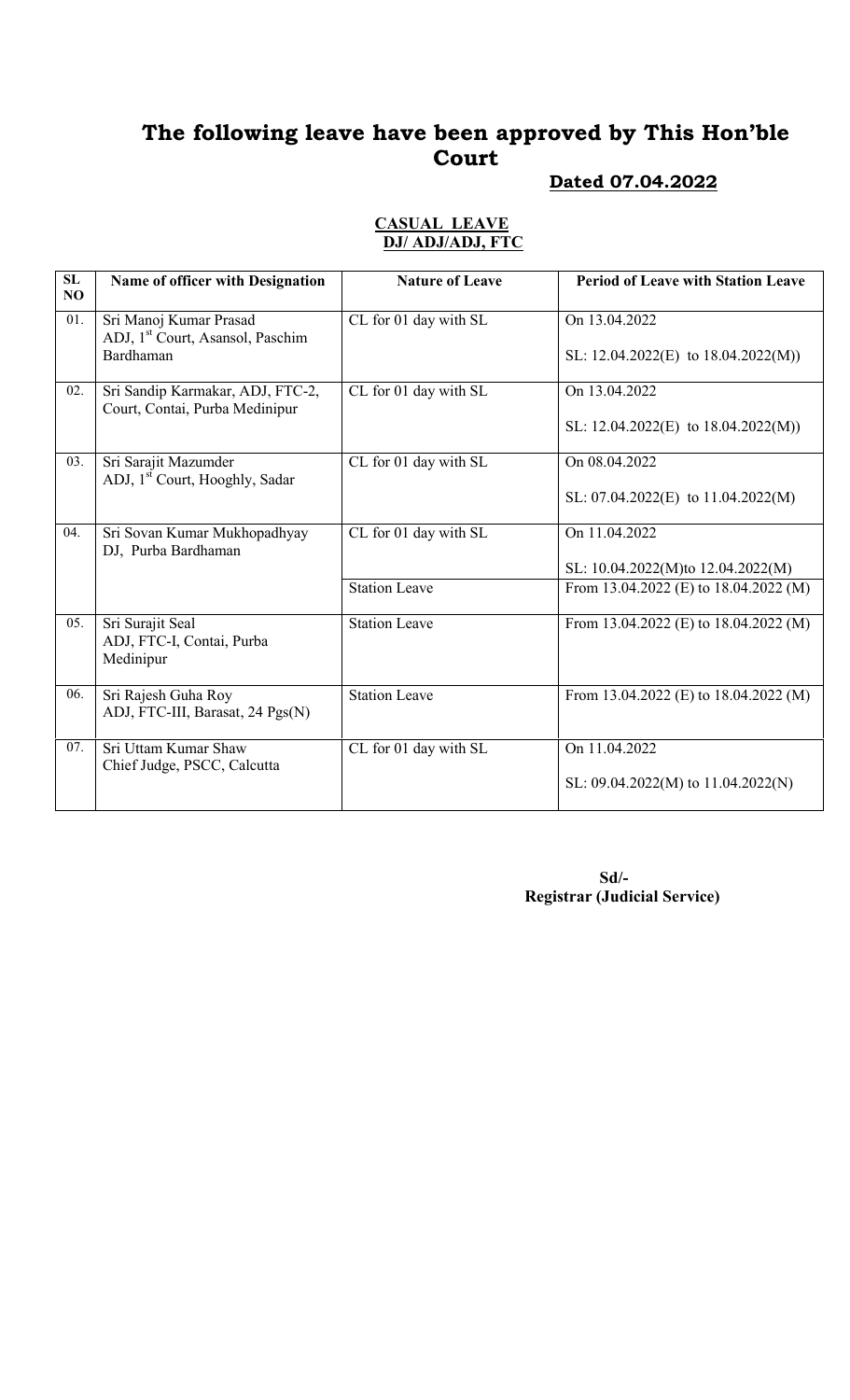# Dated 08.04.2022

| SL<br>NO | Name of officer with<br><b>Designation</b>                             | <b>Nature of Leave</b>        | <b>Period of Leave with Station Leave</b>                                  |
|----------|------------------------------------------------------------------------|-------------------------------|----------------------------------------------------------------------------|
| 01.      | Sri Anupam Maiti,<br>ADJ-cum-Judge, Special<br>Court(E.C.Act), Hooghly | CL for 02 days                | On 04.04.2022 & 05.04.2022                                                 |
| 02.      | Sri Ansuman Chattopadhyay<br>ADJ, FTC-I, Tamluk, Purba<br>Medinipur    | CL for 01 day                 | On 30.03.2022                                                              |
| 03.      | Smt. Prajna Gargi<br>(Bhattacharya) Hussain<br>ADJ, FTC, Suri, Birbhum | CL for 03 days with SL        | From 04.04.2022 to 06.04.2022<br>$SL:02.04.2022$ (E)<br>to $07.04.2022(M)$ |
| 04.      | Sri Soumen Sarkar<br>ADJ, FTC-4, Barasat, 24 Pgs<br>(N)                | CL for 01 day                 | On 02.04.2022                                                              |
| 05.      | Sri Teerthankar Bhattacharjee<br>ADJ, FTC, Bankura                     | Cancellation of CL for 01 day | On 22,03,2022                                                              |

#### CASUAL LEAVE DJ/ ADJ/ADJ, FTC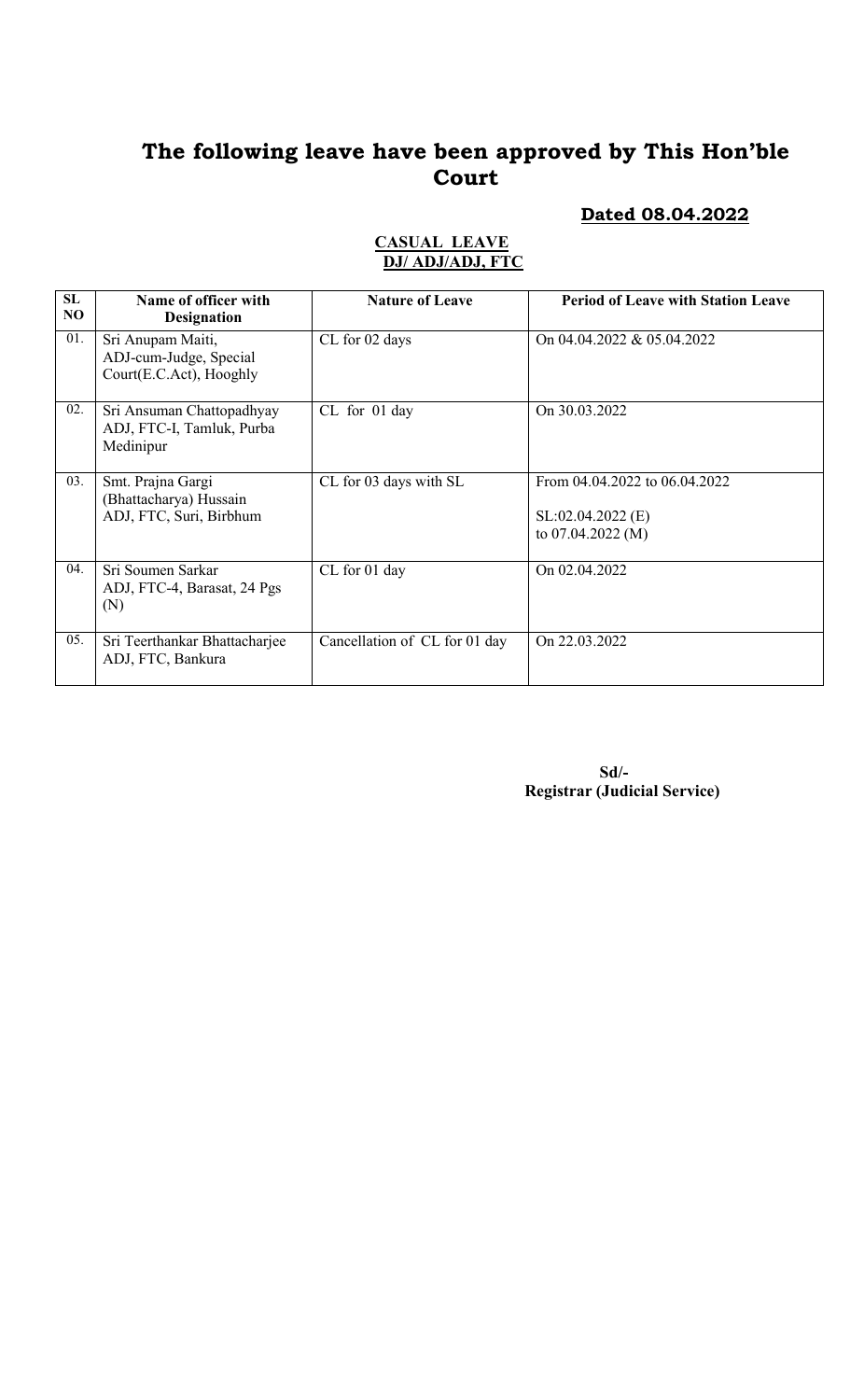#### Dated 08.04.2022

#### CASUAL LEAVE DJ/ ADJ/ADJ, FTC

| SL<br>NO | Name of officer with Designation                                                                  | <b>Nature of Leave</b> | <b>Period of Leave with Station Leave</b>             |
|----------|---------------------------------------------------------------------------------------------------|------------------------|-------------------------------------------------------|
| 01.      | Mr. Ataur Rahman<br>ADJ, Bishnupur, Bankura                                                       | <b>Station Leave</b>   | From $08.04.2022$ (E) to 11.04.2022 (M)               |
| 02.      | Smt.Indrila Mukhopadhyay Mitra,<br>ADJ, Special Court (E.C.Act),<br>Paschim Medinipur             | <b>Station Leave</b>   | From $08.04.2022$ (E) to $11.04.2022$ (M)             |
| 03.      | Sri Manoj Kumar Sharma<br>DJ, Purulia                                                             | <b>Station Leave</b>   | From 13.04.2022 (E) to $18.04.2022$ (M)               |
| 04.      | Dr. Moumita Bhattacharya<br>ADJ, 2 <sup>nd</sup> Court, Contai, Purba<br>Medinipur                | <b>Station Leave</b>   | From 13.04.2022 (E) to 18.04.2022 (M)                 |
| 05.      | Sri Partha Pratim Chakravorty<br>ADJ, $3^{rd}$ Court, Alipore, 24pgs(S)                           | CL for 01 day with SL  | On 08.04.2022<br>SL: 07.04.2022 (E) to 11.04.2022 (M) |
| 06.      | Smt. Rupanjana Chakrabarti<br>ADJ, 7 <sup>th</sup> Court, Paschim Meddinipur                      | <b>Station Leave</b>   | From $08.04.2022$ (E) to $11.04.2022$ (M)             |
| 07.      | Sri Sunirmal Datta<br>DJ, Paschim Bardhaman                                                       | <b>Station Leave</b>   | From 22.04.2022 (E) to 24.04.2022 (N)                 |
| 08.      | Sri Shyam Sundar Das<br>Judge, Spl Court (E.C.Act)-cum-ADJ,<br>2 <sup>nd</sup> Court, Cooch Behar | <b>Station Leave</b>   | From 13.04.2022 (E) to $18.04.2022$ (M)               |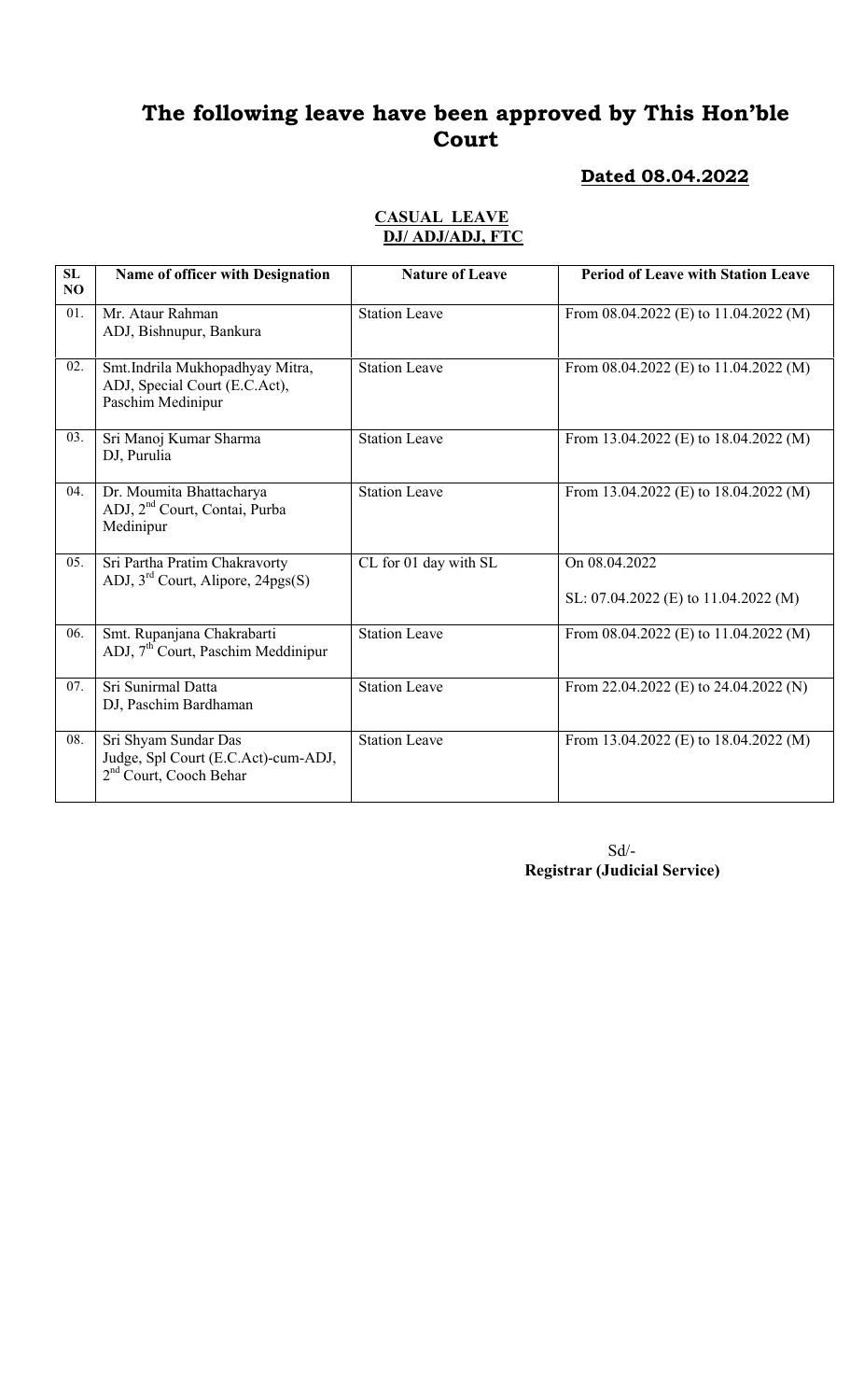### The following leave have been approved by the Hon'ble Judge-in-Charge A.D.

## Dated: 06.04.2022

|          | <b>DJ/ADJ</b>                                                                             |                          |                                           |  |
|----------|-------------------------------------------------------------------------------------------|--------------------------|-------------------------------------------|--|
| SL<br>NO | Name of officer with Designation                                                          | <b>Nature of Leave</b>   | <b>Period of Leave with Station Leave</b> |  |
| 01.      | Sri Bhaskar Bhattacharjee<br>ADJ, 1 <sup>st</sup> Court, Uluberia, Howrah                 | Earned Leave for 05 days | From 18.04.2022 to 22.04.2022             |  |
| 02.      | Sri Mihir Kumar Mondal<br>ADJ, Raghunathpur, Purulia                                      | Earned Leave for 03 days | From 11.04.2022 to 13.04.2022             |  |
| 03.      | Sri Kallol Kumar Das, ADJ, 1st<br>Court, Cooch Behar (NDPS)                               | Earned Leave for 03 days | From 11.04.2022 to 13.04.2022             |  |
| 04.      | Sri Debapriya Basu<br>ADJ, 1 <sup>st</sup> Court, Jalpaiguri                              | Earned Leave for 03 days | From 11.04.2022 to 13.04.2022             |  |
| 05.      | Sri Chiranjib Bhattacharya<br>ADJ, 15 <sup>th</sup> Court, Alipore, South 24<br>Paraganas | Earned Leave for 03 days | From 11.04.2022 to 13.04.2022             |  |
| 06.      | Smt. Tania Ghosh, ADJ, 2 <sup>nd</sup> Court,<br>Paschim Medinipur                        | Earned Leave for 03 days | From 11.04.2022 to 13.04.2022             |  |
| 07.      | Sri Subhash Kumar Kar, District<br>Judge, A&N Islands                                     | Earned Leave for 12 days | From 11.04.2022 to 22.04.2022             |  |
| 08.      | Smt. Sujata Kharga<br>ADJ, 2 <sup>nd</sup> Court, Balurghat, Dakshin<br>Dinajpur          | Earned Leave for 06 days | From 30.05.2022 to 04.06.2022             |  |

## ADJ, FTC/ CJ(SD)

| SL<br>NO | Name of officer with Designation                                                                     | <b>Nature of Leave</b>   | <b>Period of Leave with Station Leave</b> |
|----------|------------------------------------------------------------------------------------------------------|--------------------------|-------------------------------------------|
| 09.      | Smt. Sulagna Dastidar (Chattaraj),<br>ADJ, FTC, 8 <sup>th</sup> Court, Alipore, South<br>24 Parganas | Earned Leave for 03 days | From 11.04.2022 to 13.04.2022             |
| 10.      | Sri Sambhu Sarkar, CJ(SD), Sealdah,<br>South 24 Parganas                                             | Earned Leave for 02 days | From 11.04.2022 to 12.04.2022             |

## CJM/ACJM

| SL<br>N <sub>O</sub> | Name of officer with<br><b>Designation</b>                          | <b>Nature of Leave</b>                        | <b>Period of Leave with Station Leave</b> |
|----------------------|---------------------------------------------------------------------|-----------------------------------------------|-------------------------------------------|
| 11.                  | Sri Nirnaya Tamang,<br>ACJM, $1st$ Court, Baruipur,<br>24 Pgs $(S)$ | Paternity cum Child Care Leave for<br>05 days | From $06.04.2022$ to $10.04.2022$         |

# CJ(JD)

| SL<br>NO | Name of officer with<br><b>Designation</b>                                                       | <b>Nature of Leave</b>  | <b>Period of Leave with Station Leave</b> |
|----------|--------------------------------------------------------------------------------------------------|-------------------------|-------------------------------------------|
| 12.      | Smt. Monalisa Mondal<br>$CJ(JD)$ , 1 <sup>st</sup> Court, Diamond<br>Harbour, $24 \text{ Pg}(S)$ | Earned leave for 01 day | On 18.04.2022                             |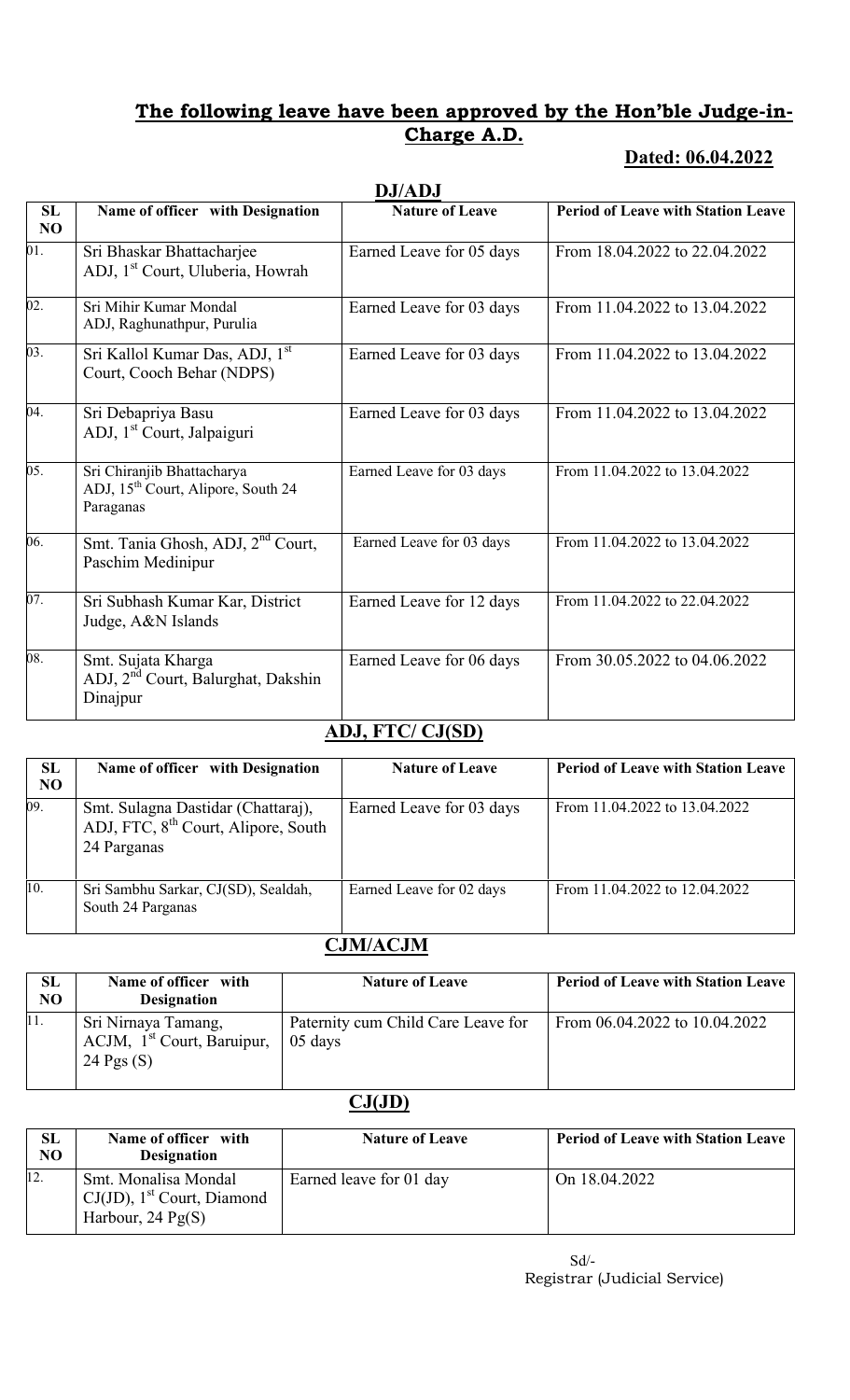## The following leave have been approved by the Hon'ble Judge-in-Charge A.D.

## Dated: 06.04.2022

# DJ/ADJ

| SL<br>NO | Name of officer with<br><b>Designation</b> | <b>Nature of Leave</b>     | <b>Period of Leave with Station Leave</b> |
|----------|--------------------------------------------|----------------------------|-------------------------------------------|
| 01.      | Sri Prasad Kumar Roy,<br>ADJ, Kalimpong    | Commuted Leave for 06 days | From 26.03.2022 to 31.03.2022             |

## ADJ, FTC/ CJ(SD)

| SL<br>N <sub>O</sub> | Name of officer with<br><b>Designation</b>                              | <b>Nature of Leave</b>     | <b>Period of Leave with Station Leave</b> |
|----------------------|-------------------------------------------------------------------------|----------------------------|-------------------------------------------|
| 02.                  | Mrs. Prajna Gargi<br>(Bhattacharya), Hussain<br>ADJ, FTC, Suri, Birbhum | Commuted Leave for 15 days | From 16.03.2022 to 30.03.2022             |
| 03.                  | Smt. Madhumita Roy III,<br>ADJ, FTC-II, Basirhat, 24<br>Pgs(N)          | Commuted Leave for 05 days | From 21.03.2022 to 25.03.2022             |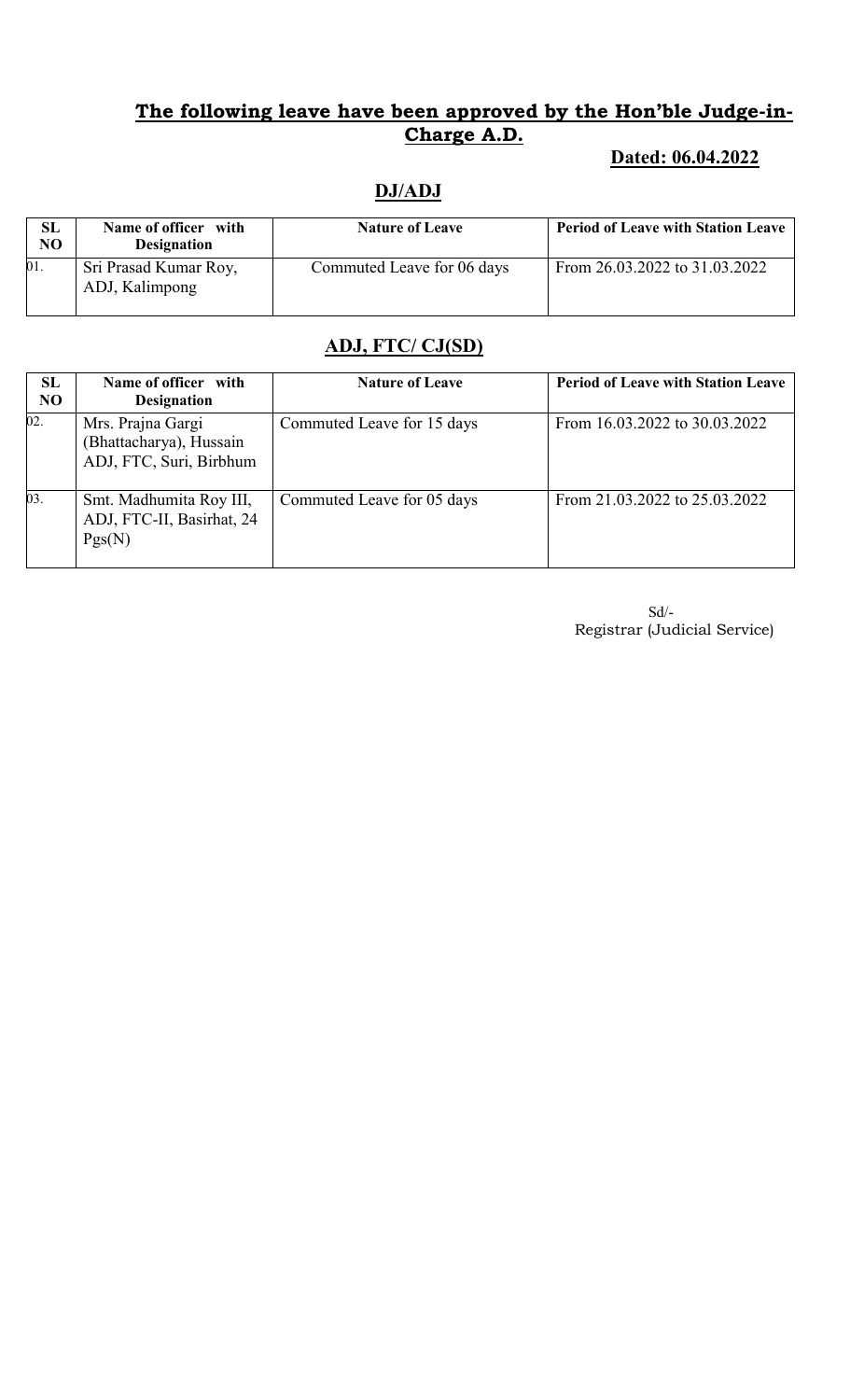### The following leave have been approved by the Hon'ble Judge-in-Charge A.D.

#### Dated: 07.04.2022

## ADJ, FTC/ CJ(SD)

| <b>SL</b><br>N <sub>O</sub> | Name of officer with<br><b>Designation</b>                     | <b>Nature of Leave</b>   | <b>Period of Leave with Station</b><br>Leave |
|-----------------------------|----------------------------------------------------------------|--------------------------|----------------------------------------------|
| 01.                         | Sri Anil Kumar Prasad<br>ADJ, FTC-2, Alipurduar,<br>Jalpaiguri | Earned Leave for 05 days | From 07.03.2022 to 11.03.2022                |
| $\overline{02}$ .           | Sri Teerthankar<br>Bhattacharyya,<br>ADJ, FTC, Bankura         | Earned Leave for 04 days | From 22.03.2022 to 25.03.2022                |

#### $CJ(JD)$

| SL             | Name of officer with                                                             | <b>Nature of Leave</b>                   | <b>Period of Leave with Station</b> |
|----------------|----------------------------------------------------------------------------------|------------------------------------------|-------------------------------------|
| N <sub>O</sub> | <b>Designation</b>                                                               |                                          | Leave                               |
| 03.            | Sri Shreyas Mukherjee<br>$CJ(JD)$ , 1 <sup>st</sup> Court,<br>Serampore, Hooghly | Extension of Earned leave for 10<br>days | From 18.03.2022 to 27.03.2022       |

Sd/-

Registrar (Judicial Service)

## The following leave have been approved by the Hon'ble Judge-in-Charge A.D.

#### Dated: 07.04.2022

#### DJ/ADJ

| SL  | Name of officer with                                                     | <b>Nature of Leave</b>   | <b>Period of Leave with Station</b> |
|-----|--------------------------------------------------------------------------|--------------------------|-------------------------------------|
| NO  | <b>Designation</b>                                                       |                          | Leave                               |
| 01. | Sri Bikash Banik<br>ADJ, 1 <sup>st</sup> Court, Jangipur,<br>Murshidabad | Earned Leave for 03 days | From 11.04.2022 to 13.04.2022       |

#### ADJ, FTC/ CJ(SD)

| SL  | Name of officer with                                   | <b>Nature of Leave</b>   | <b>Period of Leave with Station</b> |
|-----|--------------------------------------------------------|--------------------------|-------------------------------------|
| NO  | <b>Designation</b>                                     |                          | Leave                               |
| 02. | Sri Teerthankar<br>Bhattacharyya,<br>ADJ, FTC, Bankura | Earned Leave for 05 days | From 26.04.2022 to 30.04.2022       |

#### CJM/ACJM

| SL             | Name of officer with                                  | <b>Nature of Leave</b>   | <b>Period of Leave with Station</b> |
|----------------|-------------------------------------------------------|--------------------------|-------------------------------------|
| N <sub>O</sub> | <b>Designation</b>                                    |                          | Leave                               |
| 03.            | Smt. Mou Ghatak<br>Majumdar,<br>ACJM, Khatra, Bankura | Earned leave for 02 days | From 20.05.2022 to 21.05.2022       |